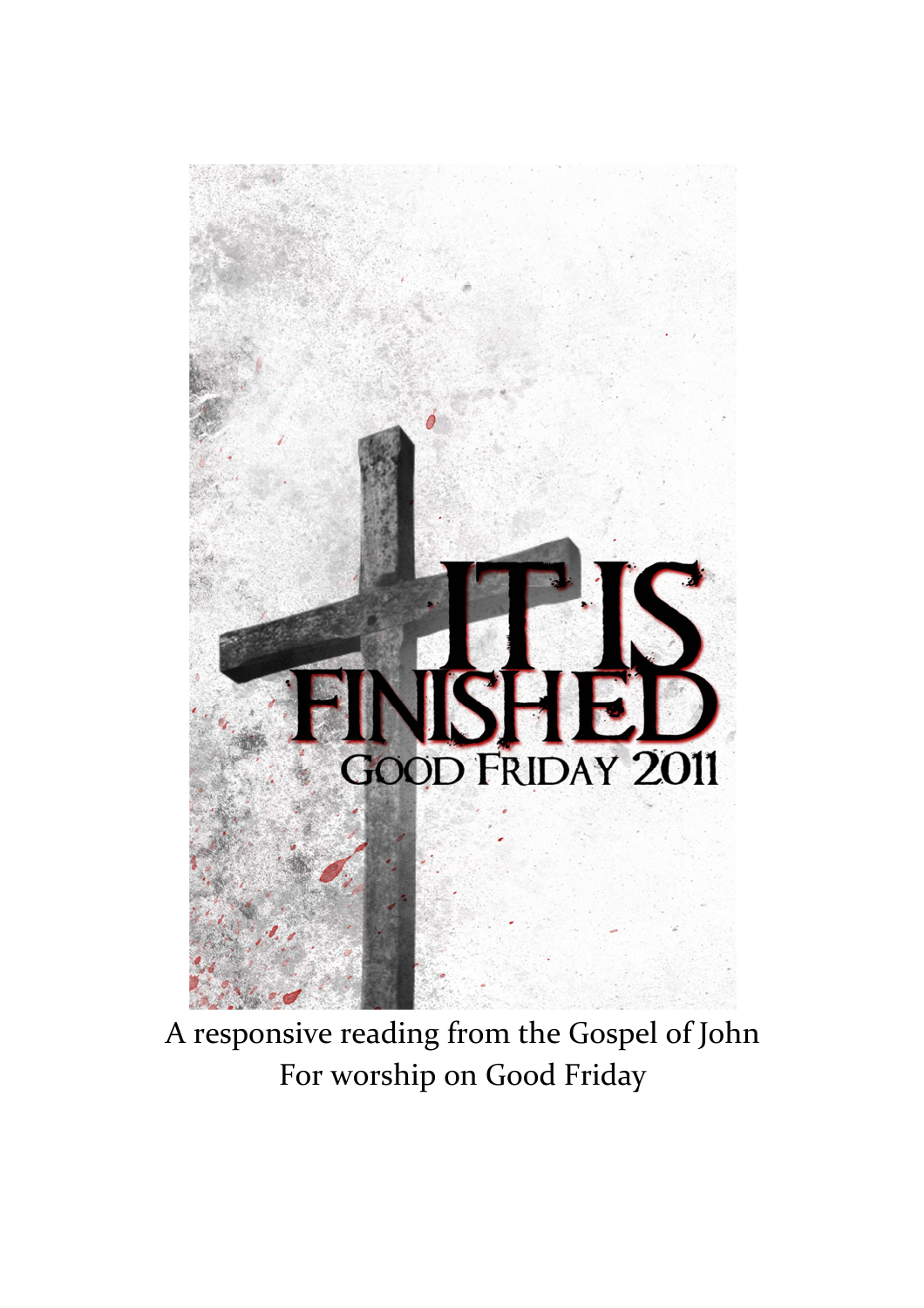Speaker: You have watched as Jesus rode into Jerusalem this week. You waved palm branches and cried out

# **Crowd: Hosanna to the Son of David! Blessed is the one who comes in the name of the Lord! Hosanna in the highest heaven!**

Speaker: You sat with him in the upper room. You let him wash your feet. And then he said, "Now the Son of Man has been glorified and God has been glorified with him. I am with you only a little longer. I give you a new commandment, that you love one another. The same way I have loved you, you should also love one another."

**Crowd: Lord, where are you going?**

Speaker: Where I am going, you cannot follow me now. But you will follow me after it is over. **Crowd: Lord, why can't we follow you now? We will lay down our lives for you.**

Speaker: Will you lay down your lives for me? The truth is, before the rooster crows, you will have denied me three times.

**Crowd: Even if we have to die with you, we will never deny you!**

Speaker: He was arrested. You followed him to the trial. And they came to you, and said to you, "You aren't some of this man's disciples, too, are you?" **Crowd: We are not.**

Speaker: Are you sure you're not some of his disciples? **Crowd: We are not.**

Speaker: I recognize you - you're definitely some of his disciples! **Crowd: A curse on us if we're lying – we don't know the man!**

Speaker: And so Jesus was handed over to Pilate. And Pilate brought forth Jesus and a criminal called Barabbas. "Whom do you want me to release for you, Barabbas or Jesus who is called the Messiah?"

**Crowd: Not this man. Give us Barabbas!**

Speaker: And what should I do with Jesus who is called the Messiah?" **Crowd: Crucify him!**

Speaker: I don't see any reason to kill him. Why don't you release him? **Crowd: Crucify him!**

Speaker: I am innocent of this man's blood; see to it yourselves. **Crowd: His blood be on us and on our children!**

Speaker: Very well. Here is your king. **Crowd: Crucify him!**

Speaker: Are you sure? Should I really crucify your King? **Crowd: We have no king but the emperor. Crucify him!** Speaker: It will be as you say. Take him away and crucify him. **::Pause::**

*©2011 JR. Forasteros – All Rights Reserved*